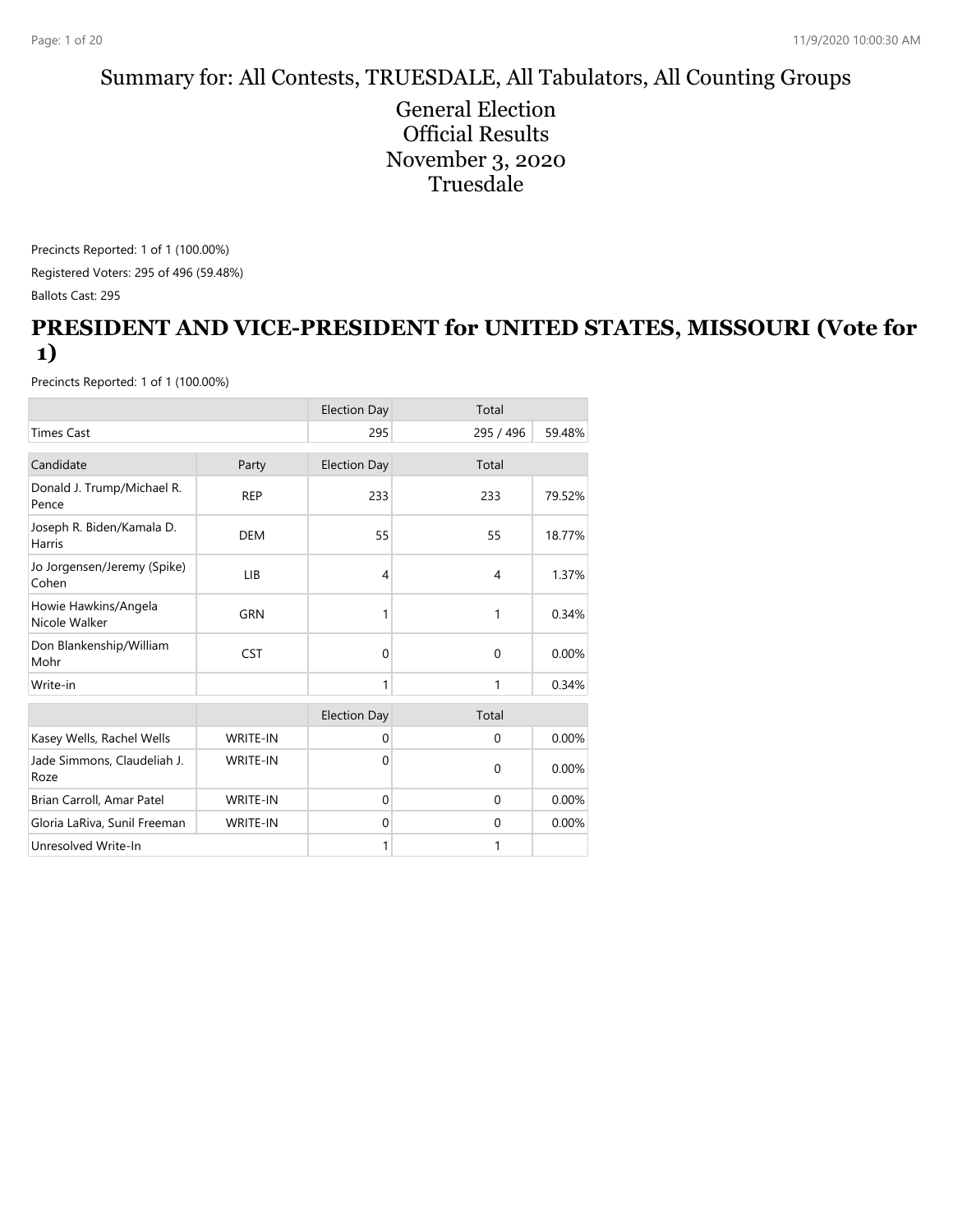# **GOVERNOR for MISSOURI, MISSOURI (Vote for 1)**

|                     |                 | <b>Election Day</b> | Total     |        |
|---------------------|-----------------|---------------------|-----------|--------|
| <b>Times Cast</b>   |                 | 295                 | 295 / 496 | 59.48% |
| Candidate           | Party           | <b>Election Day</b> | Total     |        |
| Mike Parson         | <b>REP</b>      | 222                 | 222       | 76.29% |
| Nicole Galloway     | <b>DEM</b>      | 58                  | 58        | 19.93% |
| <b>Rik Combs</b>    | LIB.            | 10                  | 10        | 3.44%  |
| Jerome Howard Bauer | <b>GRN</b>      |                     | 1         | 0.34%  |
| Write-in            |                 | $\Omega$            | $\Omega$  | 0.00%  |
|                     |                 | <b>Election Day</b> | Total     |        |
| Arnie C. AC Dienoff | <b>WRITE-IN</b> | $\Omega$            | $\Omega$  | 0.00%  |
| Theo (Ted) Brown Sr | <b>WRITE-IN</b> | $\Omega$            | $\Omega$  | 0.00%  |
| Martin Lindstedt    | <b>WRITE-IN</b> | $\Omega$            | $\Omega$  | 0.00%  |
| Unresolved Write-In |                 | $\Omega$            | $\Omega$  |        |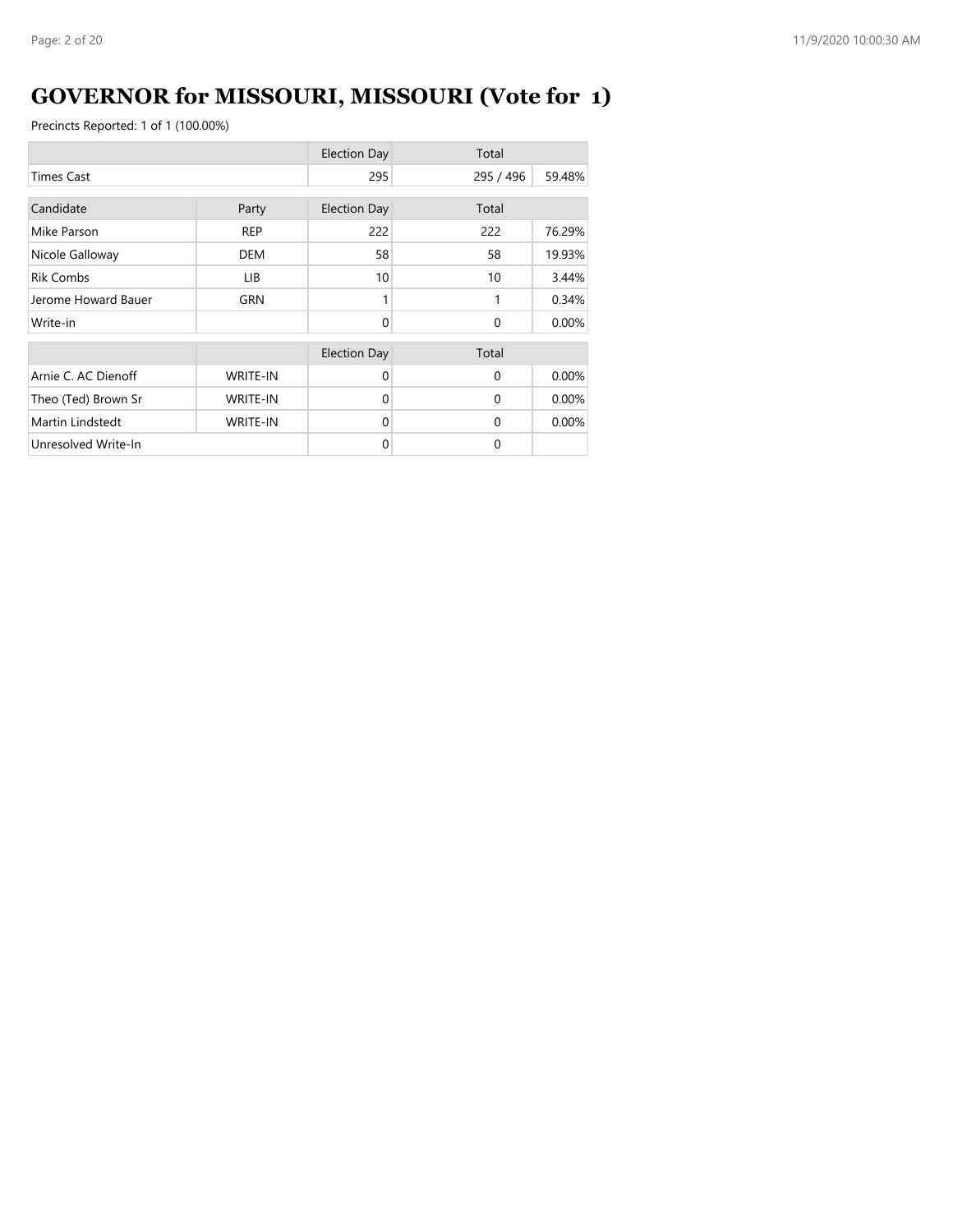# **LIEUTENANT GOVERNOR for MISSOURI, MISSOURI (Vote for 1)**

|                     |                 | <b>Election Day</b> | Total          |        |
|---------------------|-----------------|---------------------|----------------|--------|
| <b>Times Cast</b>   |                 | 295                 | 295 / 496      | 59.48% |
| Candidate           |                 |                     | Total          |        |
|                     | Party           | <b>Election Day</b> |                |        |
| Mike Kehoe          | <b>REP</b>      | 227                 | 227            | 79.93% |
| Alissia Canady      | <b>DEM</b>      | 50                  | 50             | 17.61% |
| <b>Bill Slantz</b>  | LIB.            | 5                   | 5              | 1.76%  |
| Kelley Dragoo       | <b>GRN</b>      | $\overline{c}$      | $\overline{2}$ | 0.70%  |
| Write-in            |                 | 1                   | 1              | 0.35%  |
|                     |                 | <b>Election Day</b> | Total          |        |
|                     |                 |                     |                |        |
| Jeremy Gundel       | <b>WRITE-IN</b> | 0                   | $\Omega$       | 0.00%  |
| Unresolved Write-In |                 |                     |                |        |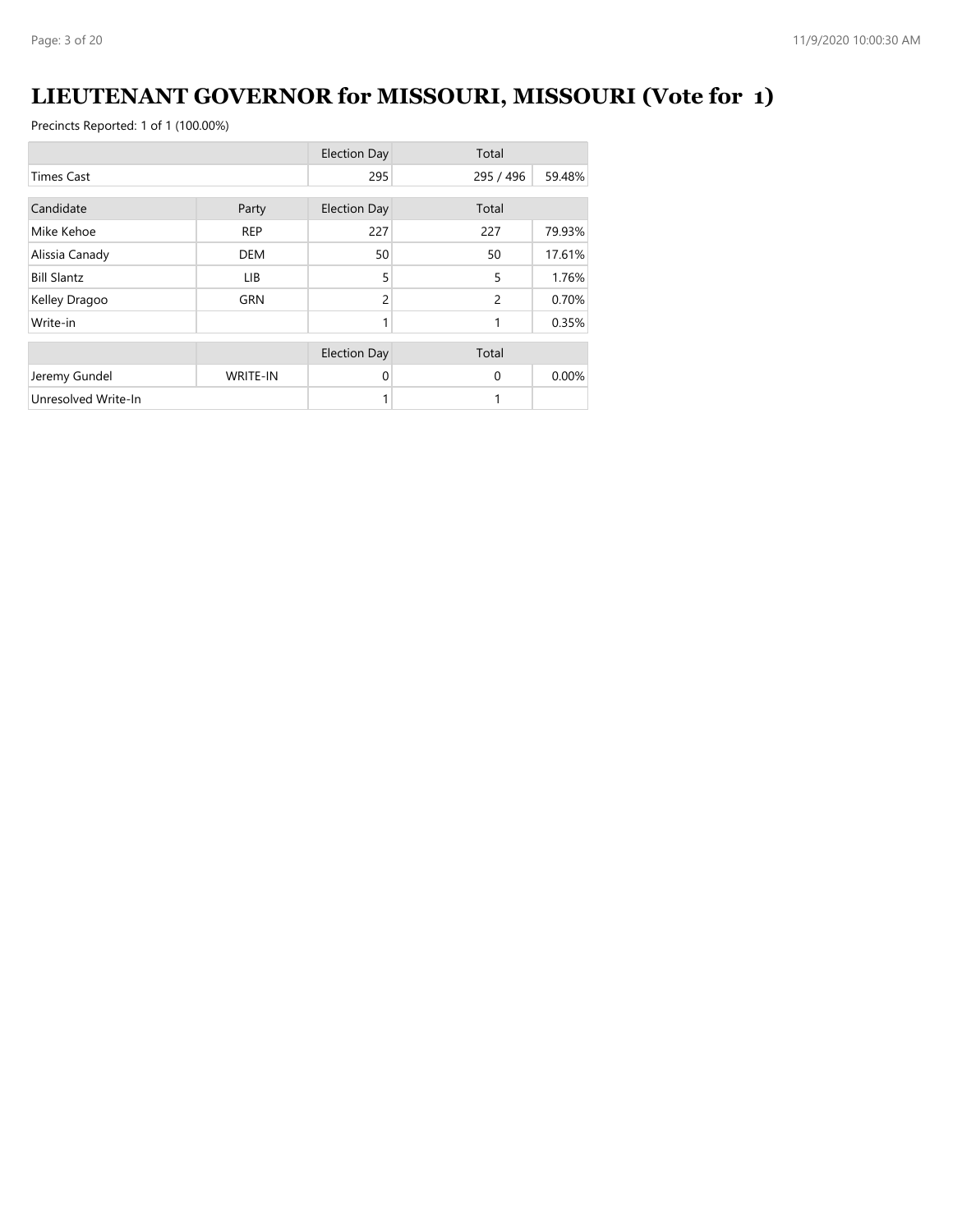# **SECRETARY OF STATE for MISSOURI, MISSOURI (Vote for 1)**

|                        |            | <b>Election Day</b> | Total          |        |
|------------------------|------------|---------------------|----------------|--------|
| <b>Times Cast</b>      |            | 295                 | 295 / 496      | 59.48% |
| Candidate              | Party      | <b>Election Day</b> | Total          |        |
| John R. (Jay) Ashcroft | <b>REP</b> | 227                 | 227            | 79.93% |
| Yinka Faleti           | <b>DEM</b> | 43                  | 43             | 15.14% |
| Carl Herman Freese     | LIB.       | 10                  | 10             | 3.52%  |
| Paul Lehmann           | <b>GRN</b> | 4                   | $\overline{4}$ | 1.41%  |
| Paul Venable           | <b>CST</b> | $\Omega$            | $\Omega$       | 0.00%  |
| Write-in               |            | $\Omega$            | $\Omega$       | 0.00%  |
|                        |            | <b>Election Day</b> | Total          |        |
| Unresolved Write-In    |            | 0                   | 0              |        |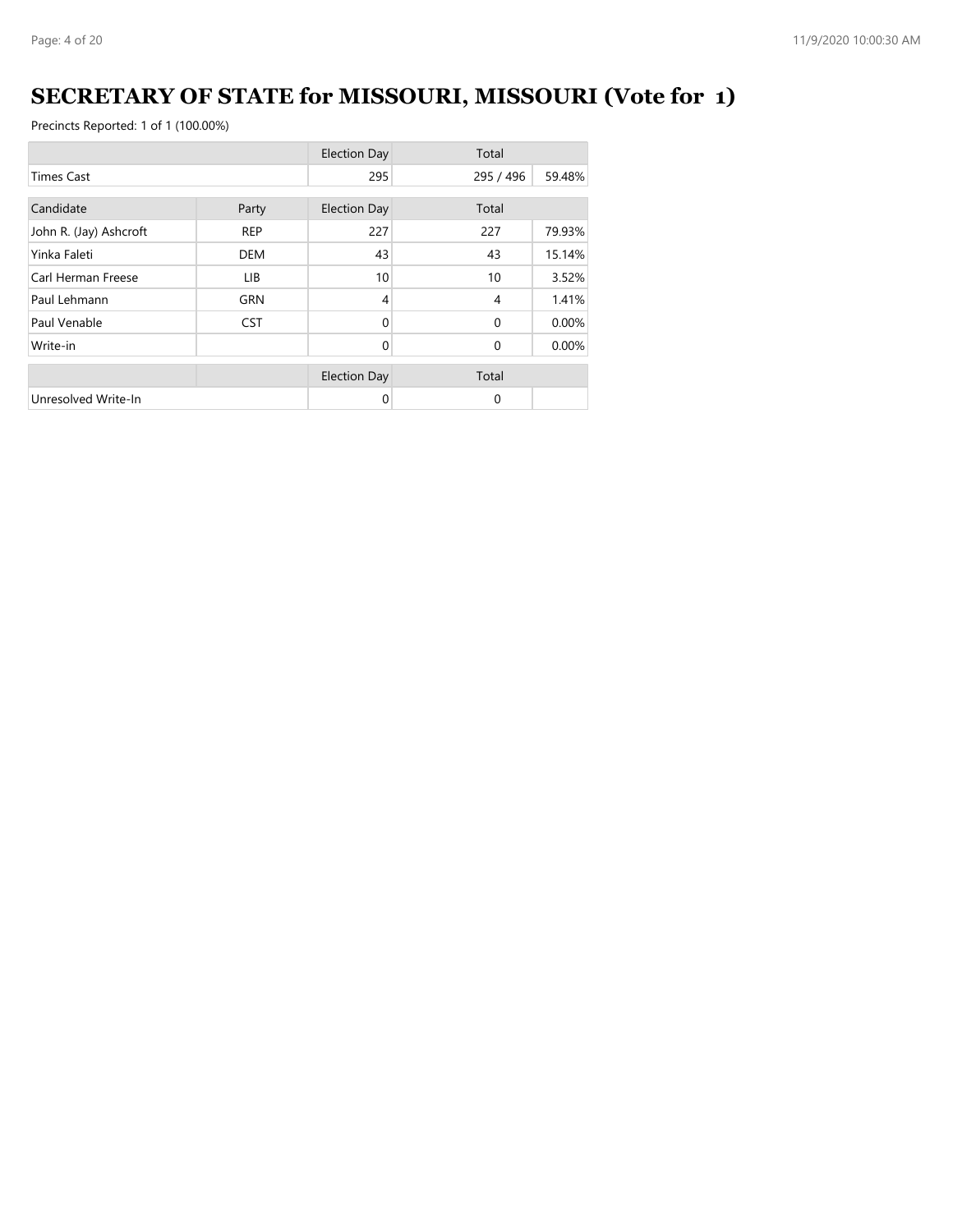# **STATE TREASURER for MISSOURI, MISSOURI (Vote for 1)**

|                        |            | <b>Election Day</b> | Total         |        |
|------------------------|------------|---------------------|---------------|--------|
| <b>Times Cast</b>      |            | 295                 | 295 / 496     | 59.48% |
| Candidate<br>Party     |            | <b>Election Day</b> | Total         |        |
| Scott Fitzpatrick      | <b>REP</b> | 226                 | 226           | 79.86% |
| Vicki Lorenz Englund   | <b>DEM</b> | 47                  | 47            | 16.61% |
| Nicholas (Nick) Kasoff | LIB.       | 8                   | 8             | 2.83%  |
| Joseph Civettini       | <b>GRN</b> | $\overline{c}$      | $\mathcal{P}$ | 0.71%  |
| Write-in               |            | $\Omega$            | $\Omega$      | 0.00%  |
|                        |            | <b>Election Day</b> | Total         |        |
| Unresolved Write-In    |            | 0                   | $\mathbf{0}$  |        |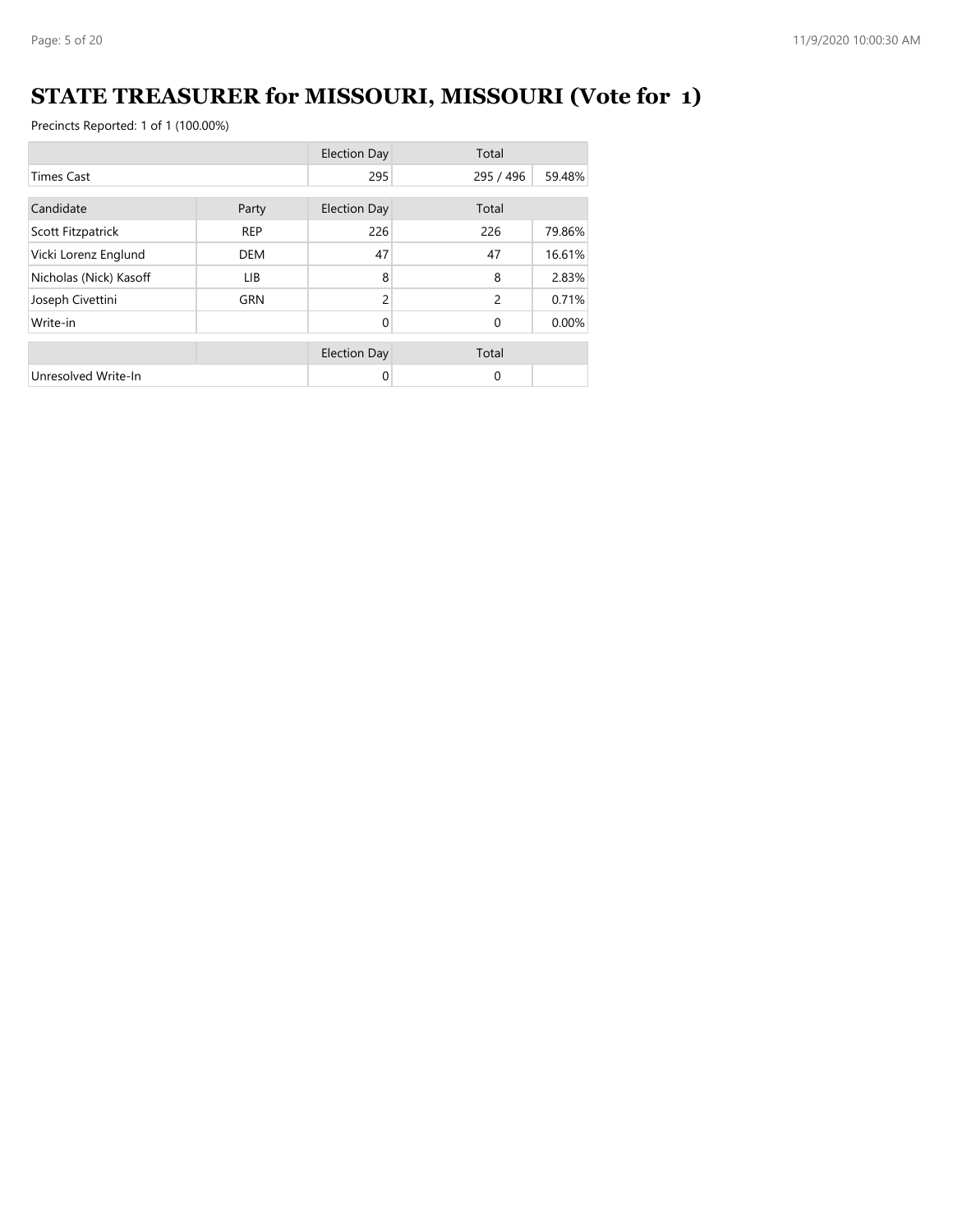# **ATTORNEY GENERAL for MISSOURI, MISSOURI (Vote for 1)**

|                      |            | <b>Election Day</b> | Total        |        |
|----------------------|------------|---------------------|--------------|--------|
| <b>Times Cast</b>    |            | 295                 | 295 / 496    | 59.48% |
| Candidate<br>Party   |            | <b>Election Day</b> | Total        |        |
| Eric Schmitt         | <b>REP</b> | 224                 | 224          | 79.15% |
| <b>Rich Finneran</b> | <b>DEM</b> | 48                  | 48           | 16.96% |
| Kevin C Babcock      | LIB.       | 11                  | 11           | 3.89%  |
| Write-in             |            | $\Omega$            | $\mathbf{0}$ | 0.00%  |
|                      |            | <b>Election Day</b> | Total        |        |
| Unresolved Write-In  |            | $\Omega$            | $\Omega$     |        |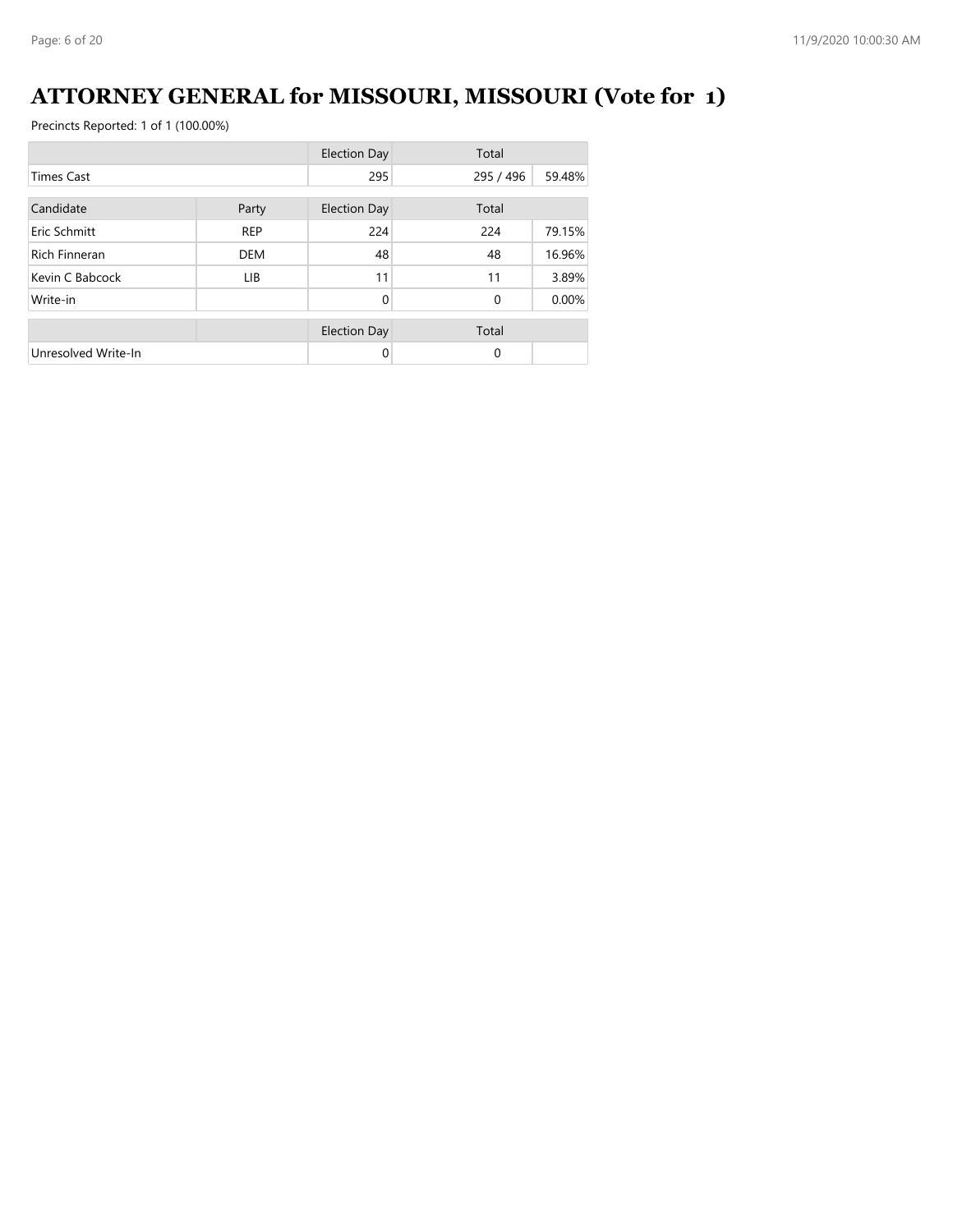#### **UNITED STATES REPRESENTATIVE IN CONGRESS for 3RD DISTRICT, MISSOURI (Vote for 1)**

|                           |                 | <b>Election Day</b> | Total     |        |
|---------------------------|-----------------|---------------------|-----------|--------|
| <b>Times Cast</b>         |                 | 295                 | 295 / 496 | 59.48% |
| Candidate                 | Party           | <b>Election Day</b> | Total     |        |
| <b>Blaine Luetkemeyer</b> | <b>REP</b>      | 234                 | 234       | 81.82% |
|                           |                 |                     |           |        |
| Megan Rezabek             | <b>DEM</b>      | 46                  | 46        | 16.08% |
| Leonard J Steinman II     | <b>LIB</b>      | 6                   | 6         | 2.10%  |
| Write-in                  |                 | 1                   | 1         | 0.35%  |
|                           |                 | <b>Election Day</b> | Total     |        |
| Thomas (Tom) Clapp        | <b>WRITE-IN</b> | 0                   | $\Omega$  | 0.00%  |
| Unresolved Write-In       |                 |                     |           |        |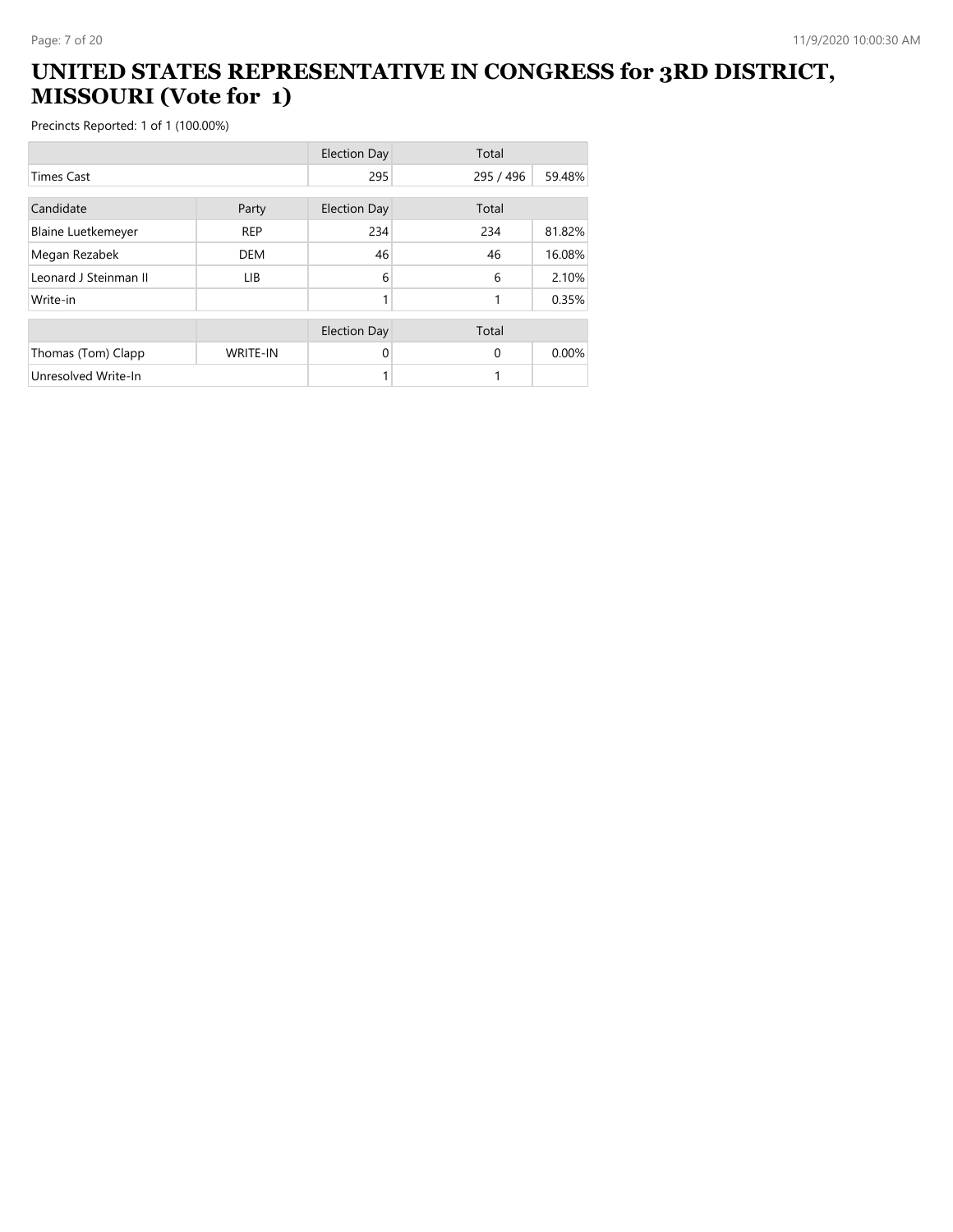#### **STATE REPRESENTATIVE for 42ND DISTRICT, MISSOURI (Vote for 1)**

|                     |            | <b>Election Day</b> | Total     |         |
|---------------------|------------|---------------------|-----------|---------|
| <b>Times Cast</b>   |            | 295                 | 295 / 496 | 59.48%  |
|                     |            |                     |           |         |
| Candidate           | Party      | <b>Election Day</b> | Total     |         |
| Jeff Porter         | <b>REP</b> | 267                 | 267       | 100.00% |
| Write-in            |            | 3                   | 3         | 1.12%   |
|                     |            | <b>Election Day</b> | Total     |         |
| Unresolved Write-In |            | 3                   | 3         |         |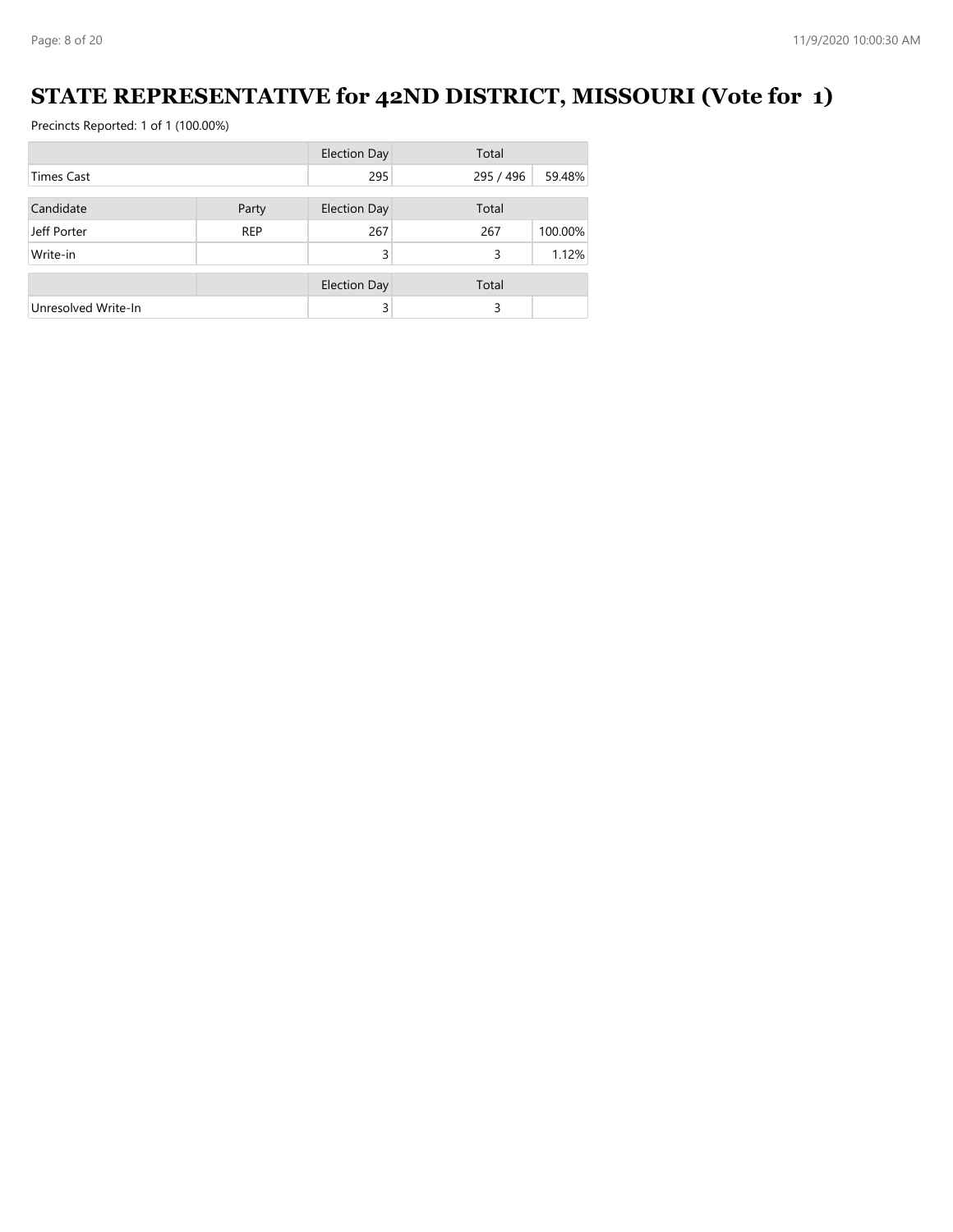#### **COUNTY COMMISSIONER for SOUTHERN DISTRICT, MISSOURI (Vote for 1)**

|                     |            | <b>Election Day</b> | Total         |         |
|---------------------|------------|---------------------|---------------|---------|
| <b>Times Cast</b>   |            | 295                 | 295 / 496     | 59.48%  |
|                     |            |                     |               |         |
| Candidate           | Party      | Election Day        | Total         |         |
| Tom Meyer           | <b>REP</b> | 264                 | 264           | 100.00% |
| Write-in            |            |                     | 2             | 0.76%   |
|                     |            |                     |               |         |
|                     |            | <b>Election Day</b> | Total         |         |
| Unresolved Write-In |            |                     | $\mathcal{P}$ |         |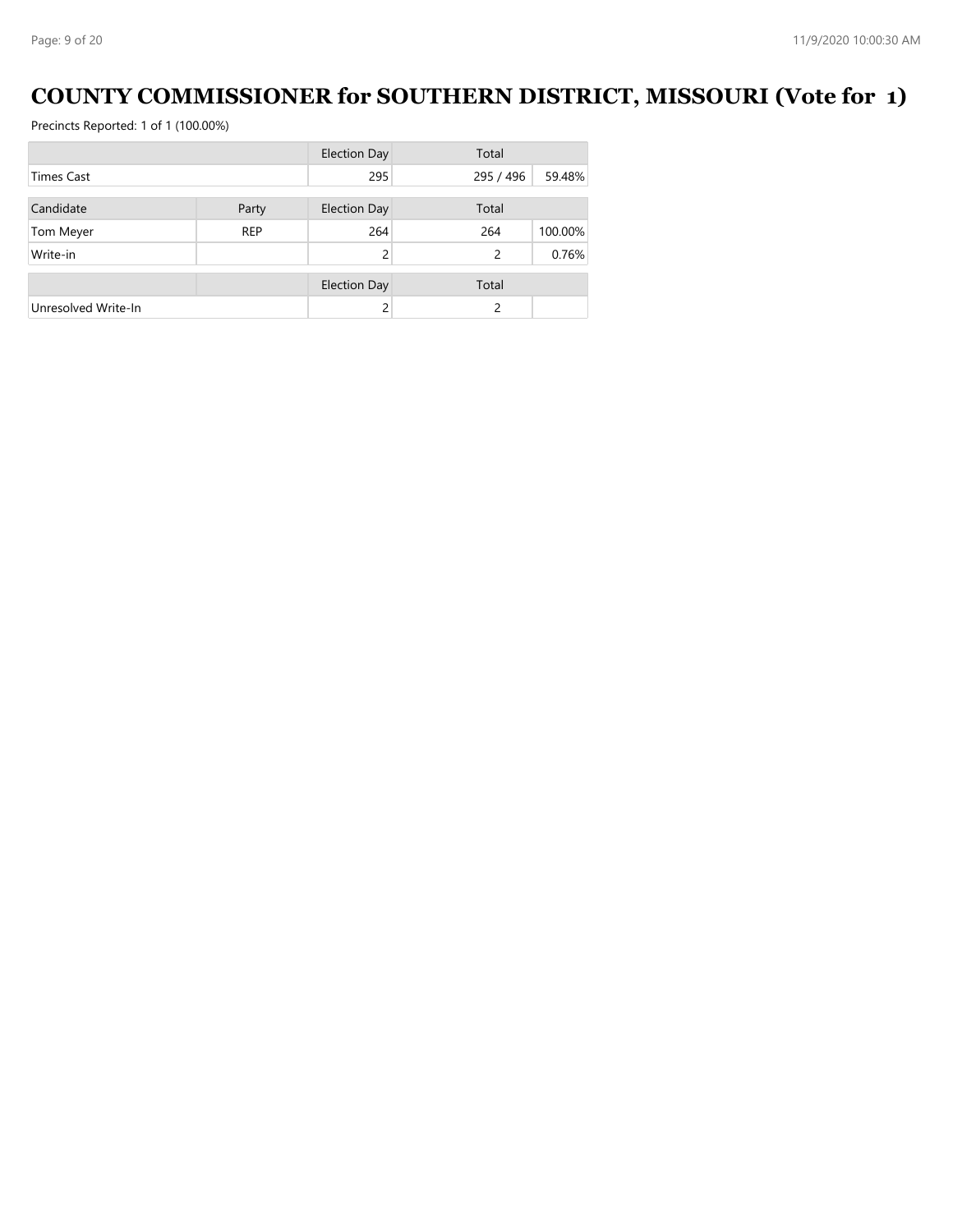# **SHERIFF for WARREN COUNTY, MISSOURI (Vote for 1)**

|                     |            | <b>Election Day</b> | Total     |         |
|---------------------|------------|---------------------|-----------|---------|
| Times Cast          |            | 295                 | 295 / 496 | 59.48%  |
| Candidate           |            | <b>Election Day</b> | Total     |         |
|                     | Party      |                     |           |         |
| Kevin Harrison      | <b>REP</b> | 262                 | 262       | 100.00% |
| Write-in            |            | 3                   | 3         | 1.15%   |
|                     |            | <b>Election Day</b> | Total     |         |
|                     |            |                     |           |         |
| Unresolved Write-In |            | 3                   | 3         |         |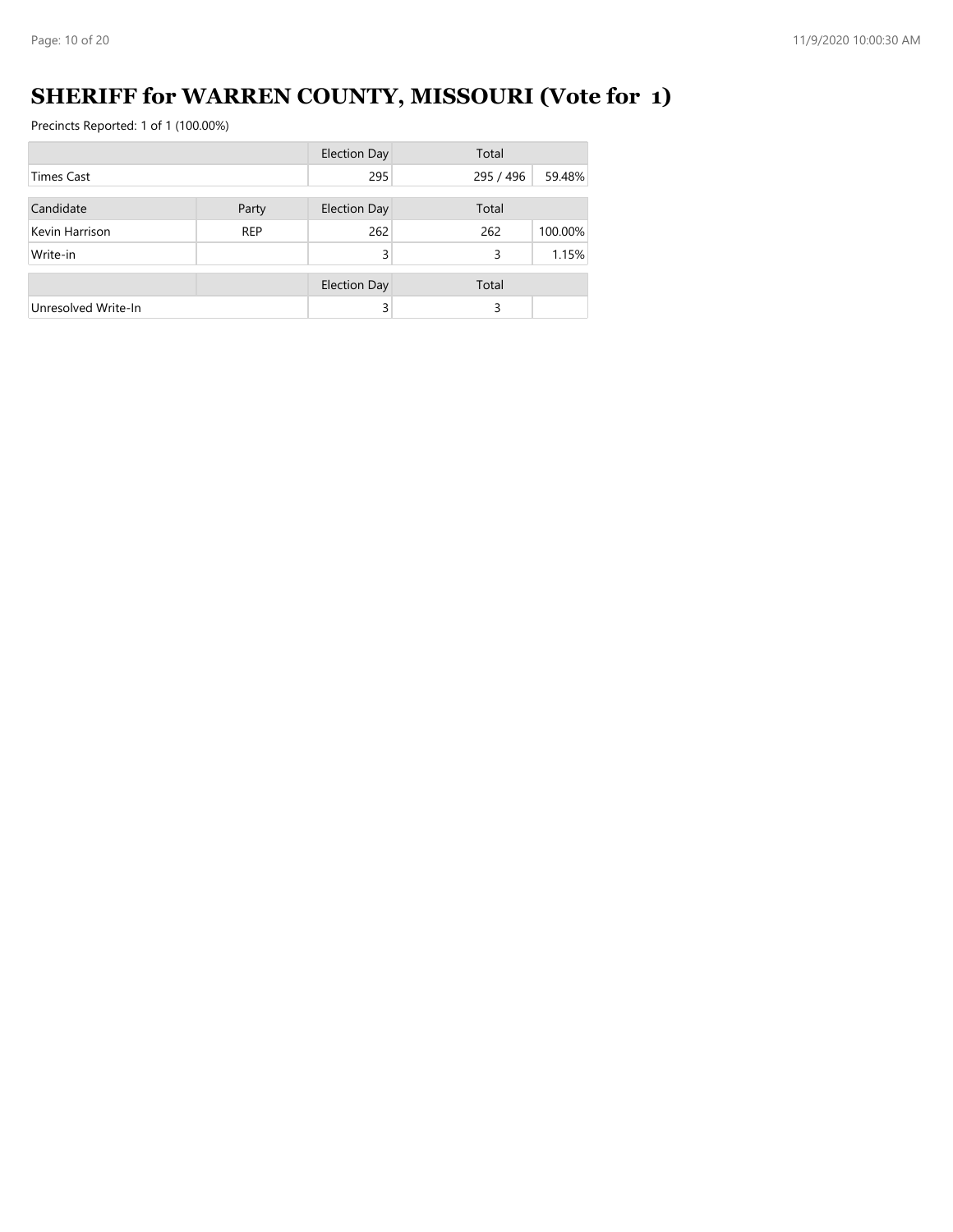# **ASSESSOR for WARREN COUNTY, MISSOURI (Vote for 1)**

|                          |            | <b>Election Day</b> | Total     |         |
|--------------------------|------------|---------------------|-----------|---------|
| <b>Times Cast</b>        |            | 295                 | 295 / 496 | 59.48%  |
|                          |            |                     |           |         |
| Candidate                | Party      | <b>Election Day</b> | Total     |         |
| Kathryn L. (Katie) Smith | <b>REP</b> | 267                 | 267       | 100.00% |
| Write-in                 |            |                     |           | 0.37%   |
|                          |            | <b>Election Day</b> | Total     |         |
| Unresolved Write-In      |            |                     |           |         |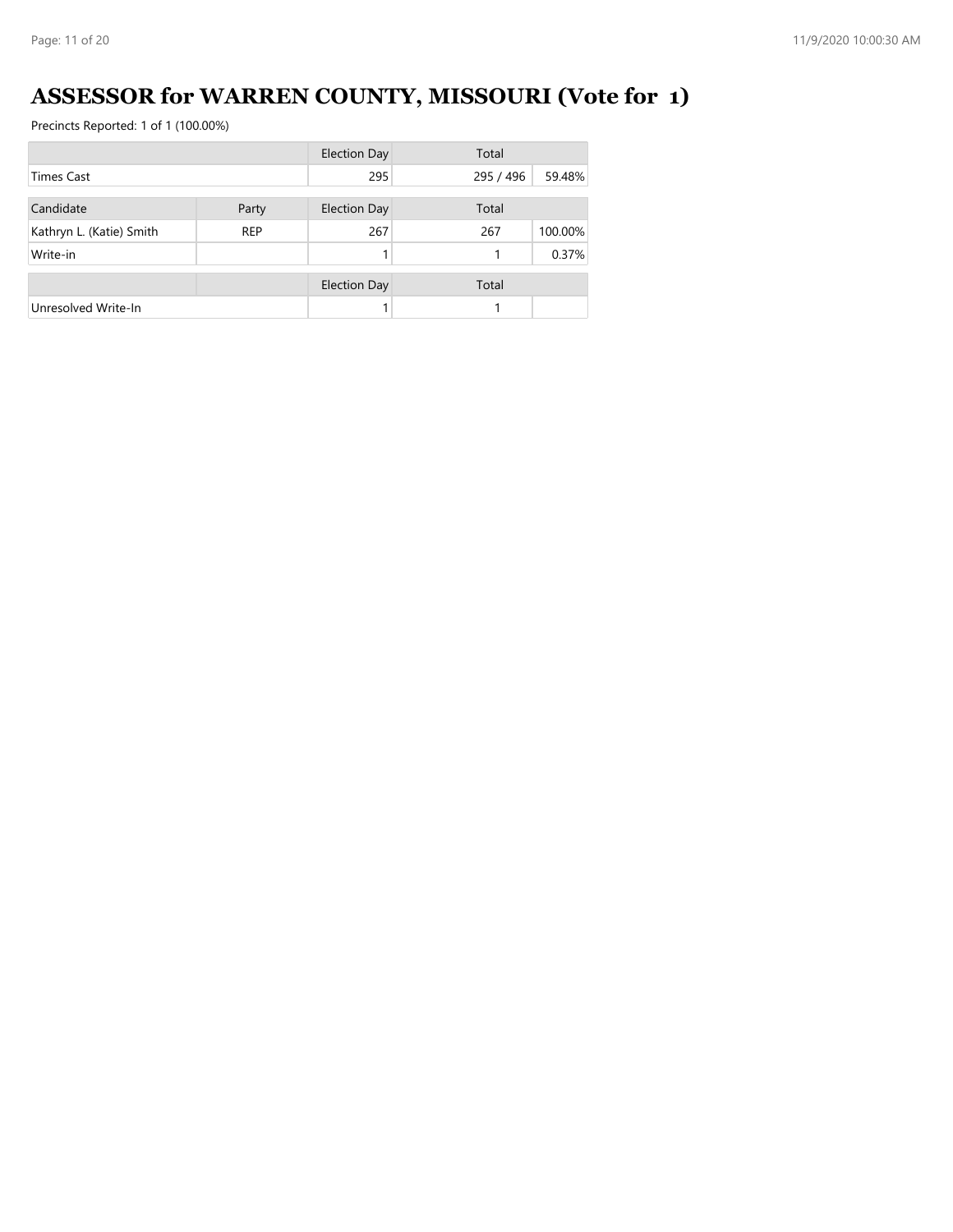#### **PUBLIC ADMINISTRATOR for WARREN COUNTY, MISSOURI (Vote for 1)**

|                         |            | <b>Election Day</b> | Total     |         |
|-------------------------|------------|---------------------|-----------|---------|
| <b>Times Cast</b>       |            | 295                 | 295 / 496 | 59.48%  |
|                         |            |                     |           |         |
| Candidate               | Party      | <b>Election Day</b> | Total     |         |
| Melissa (Missy) Dempsey | <b>REP</b> | 264                 | 264       | 100.00% |
| Write-in                |            |                     |           | 0.38%   |
|                         |            | <b>Election Day</b> | Total     |         |
| Unresolved Write-In     |            |                     |           |         |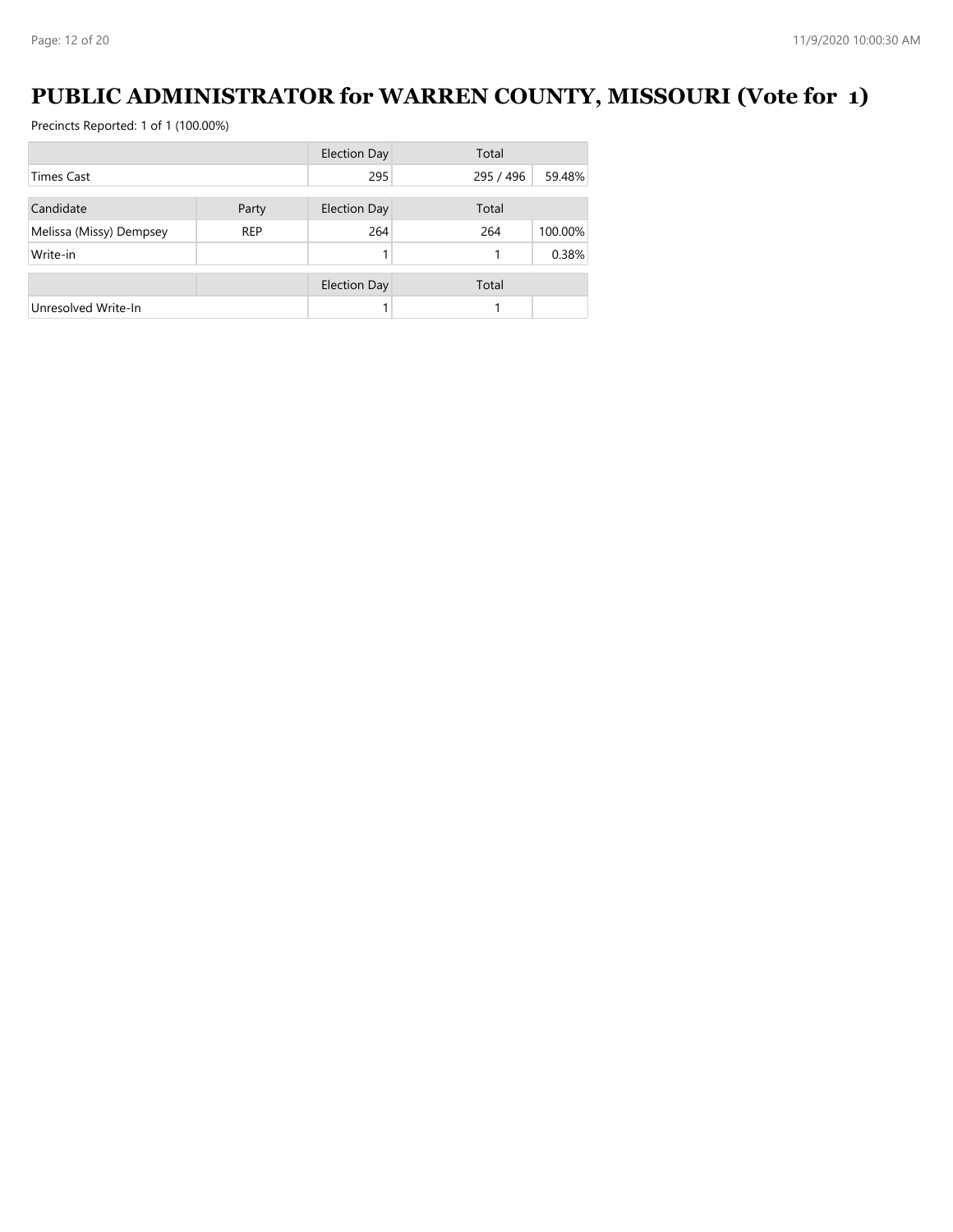# **CORONER for WARREN COUNTY, MISSOURI (Vote for 1)**

|                     |            | <b>Election Day</b> | Total     |         |
|---------------------|------------|---------------------|-----------|---------|
| Times Cast          |            | 295                 | 295 / 496 | 59.48%  |
| Candidate           | Party      | <b>Election Day</b> | Total     |         |
| Mark W. O'Neill     | <b>REP</b> | 261                 | 261       | 100.00% |
| Write-in            |            |                     |           | 0.38%   |
|                     |            | <b>Election Day</b> | Total     |         |
| Unresolved Write-In |            |                     |           |         |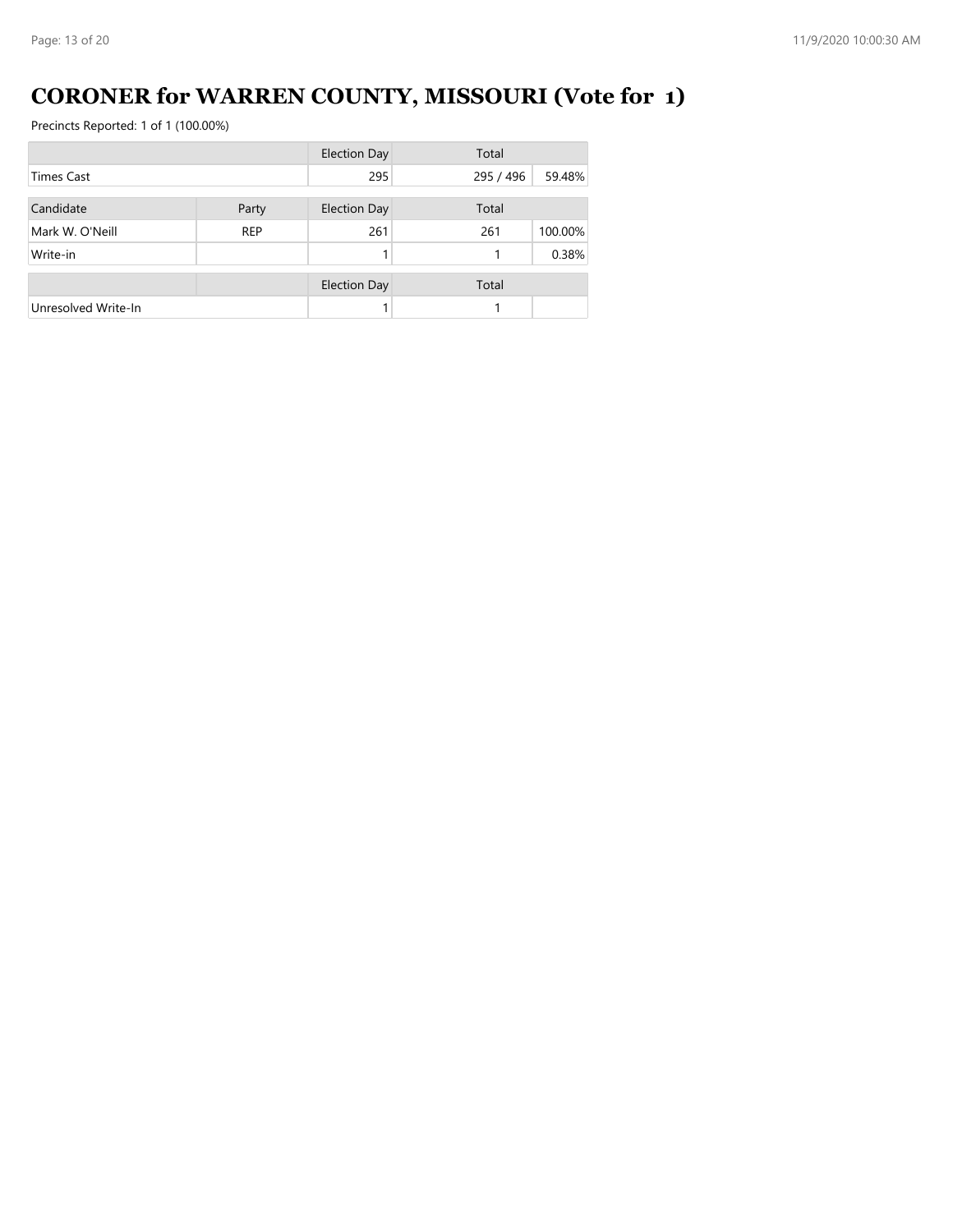# **SURVEYOR for WARREN COUNTY, MISSOURI (Vote for 1)**

|                     |            | <b>Election Day</b> | Total     |         |
|---------------------|------------|---------------------|-----------|---------|
| <b>Times Cast</b>   |            | 295                 | 295 / 496 | 59.48%  |
|                     |            |                     |           |         |
| Candidate           | Party      | <b>Election Day</b> | Total     |         |
| Robert L. Lewis     | <b>REP</b> | 257                 | 257       | 100.00% |
| Write-in            |            |                     |           | 0.39%   |
|                     |            | <b>Election Day</b> | Total     |         |
| Unresolved Write-In |            |                     |           |         |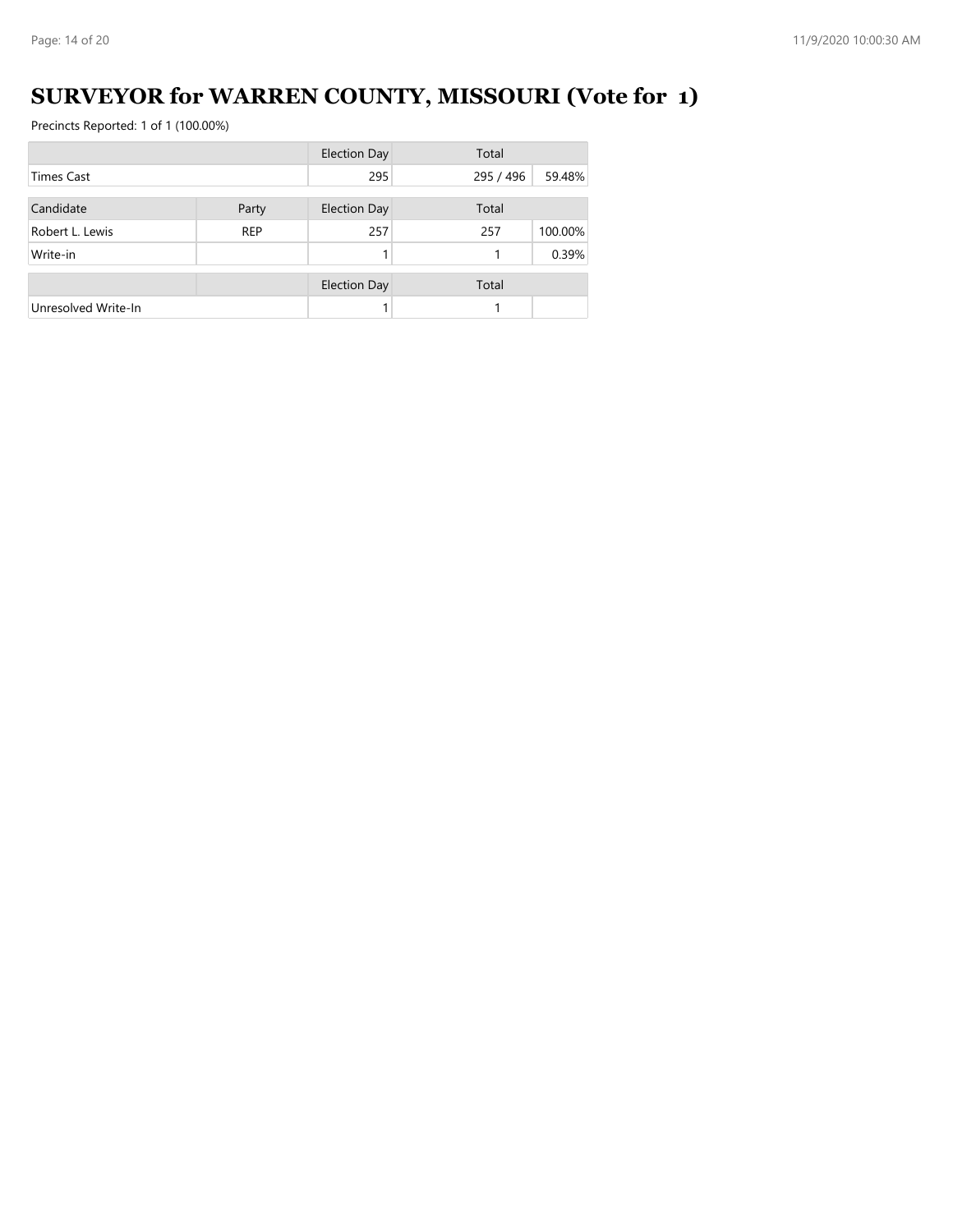# **CONSTITUTIONAL AMENDMENT NO. 1, MISSOURI (Vote for 1)**

|                     |       | <b>Election Day</b> | Total     |        |
|---------------------|-------|---------------------|-----------|--------|
| <b>Times Cast</b>   |       | 295                 | 295 / 496 | 59.48% |
| Candidate           | Party | <b>Election Day</b> | Total     |        |
| <b>YES</b>          |       | 120                 | 120       | 43.48% |
| <b>NO</b>           |       | 156                 | 156       | 56.52% |
|                     |       | <b>Election Day</b> | Total     |        |
| Unresolved Write-In |       | $\Omega$            | $\Omega$  |        |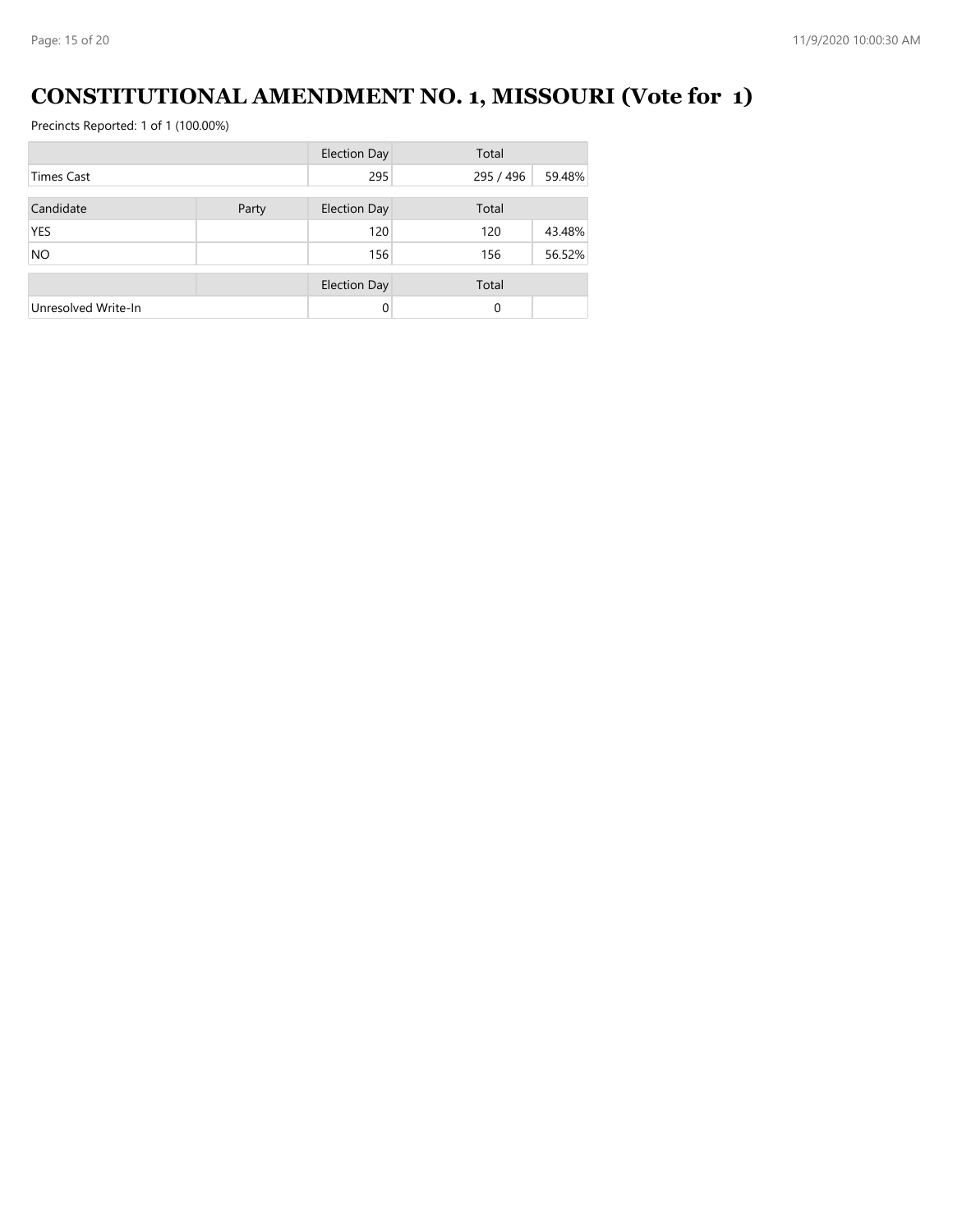# **CONSTITUTIONAL AMENDMENT NO. 3, MISSOURI (Vote for 1)**

|                     |       | <b>Election Day</b> | Total     |        |
|---------------------|-------|---------------------|-----------|--------|
| <b>Times Cast</b>   |       | 295                 | 295 / 496 | 59.48% |
|                     |       |                     |           |        |
| Candidate           | Party | <b>Election Day</b> | Total     |        |
| <b>YES</b>          |       | 180                 | 180       | 65.22% |
| <b>NO</b>           |       | 96                  | 96        | 34.78% |
|                     |       | <b>Election Day</b> | Total     |        |
| Unresolved Write-In |       | $\Omega$            | 0         |        |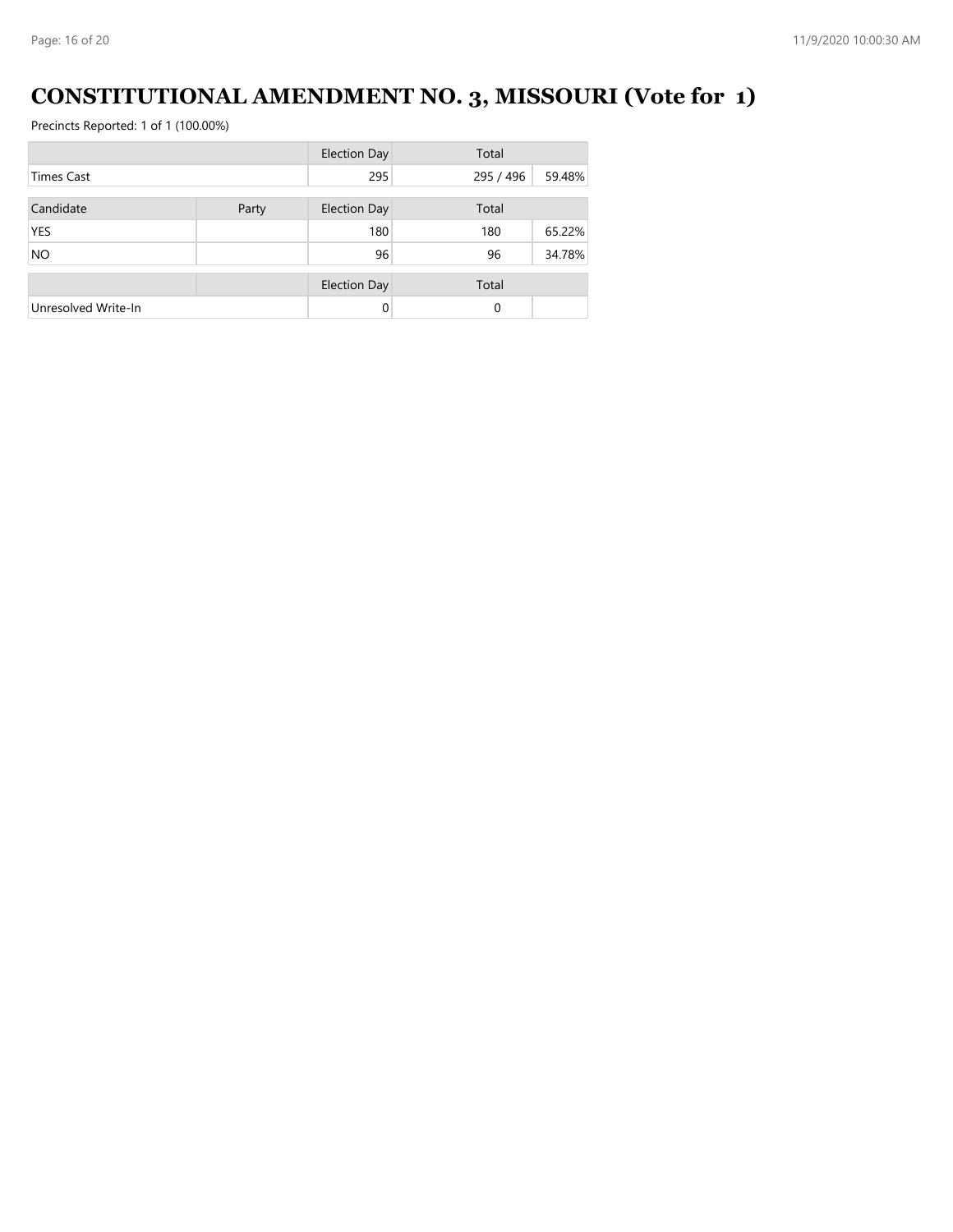#### **JUDGE(S) for MISSOURI SUPREME COURT, MISSOURI (BRECKENRIDGE) (Vote for 1)**

|                     |       | <b>Election Day</b> | Total     |        |
|---------------------|-------|---------------------|-----------|--------|
| <b>Times Cast</b>   |       | 295                 | 295 / 496 | 59.48% |
| Candidate           | Party | <b>Election Day</b> | Total     |        |
| <b>YES</b>          |       | 195                 | 195       | 76.17% |
| <b>NO</b>           |       | 61                  | 61        | 23.83% |
|                     |       | <b>Election Day</b> | Total     |        |
| Unresolved Write-In |       | 0                   | 0         |        |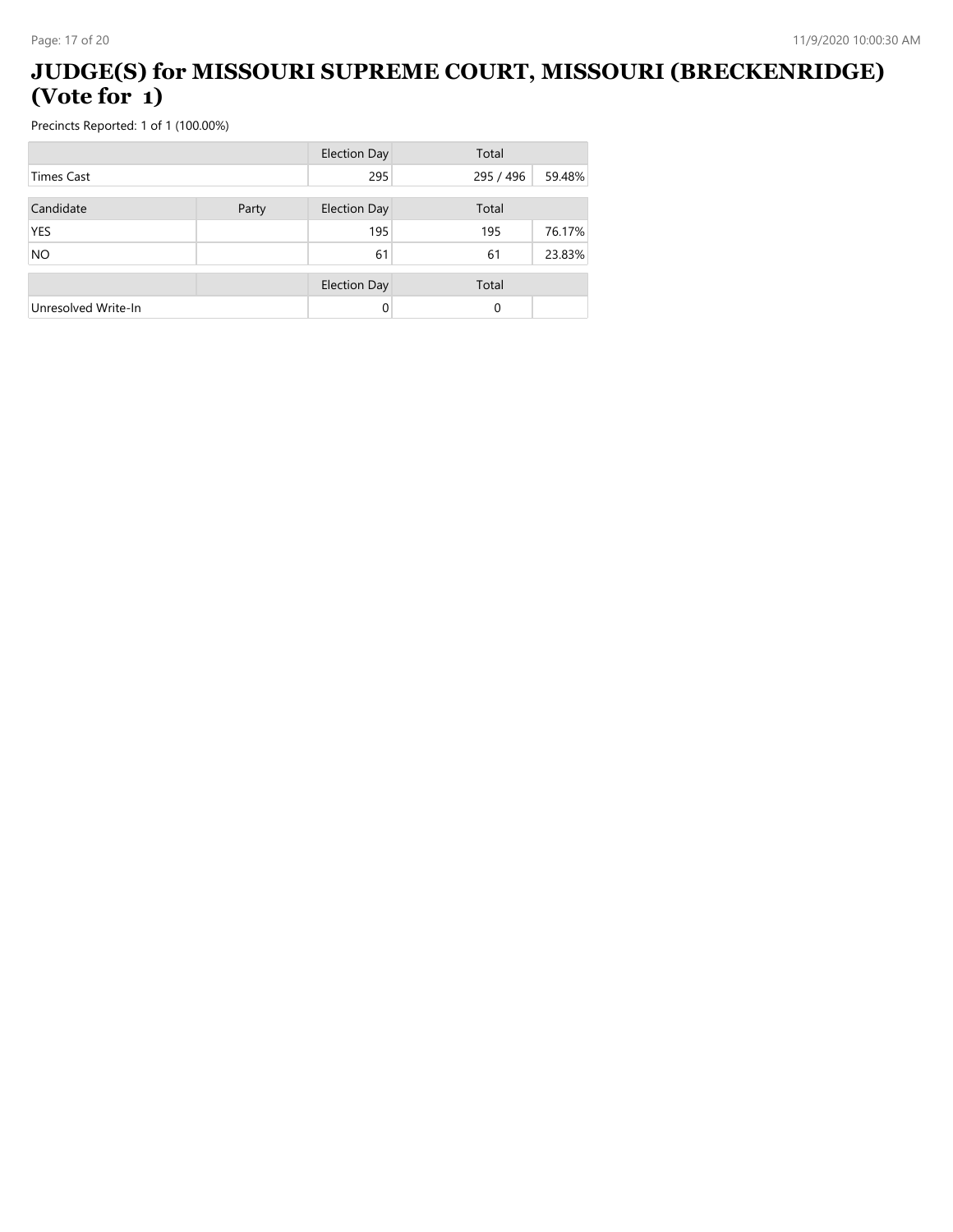#### **JUDGE(S) for MISSOURI COURT OF APPEALS, EASTERN DISTRICT, MISSOURI (ODENWALD) (Vote for 1)**

|                     |       | <b>Election Day</b> | Total     |        |
|---------------------|-------|---------------------|-----------|--------|
| <b>Times Cast</b>   |       | 295                 | 295 / 496 | 59.48% |
|                     |       |                     |           |        |
| Candidate           | Party | <b>Election Day</b> | Total     |        |
| <b>YES</b>          |       | 189                 | 189       | 74.12% |
| <b>NO</b>           |       | 66                  | 66        | 25.88% |
|                     |       |                     |           |        |
|                     |       | <b>Election Day</b> | Total     |        |
| Unresolved Write-In |       | 0                   | 0         |        |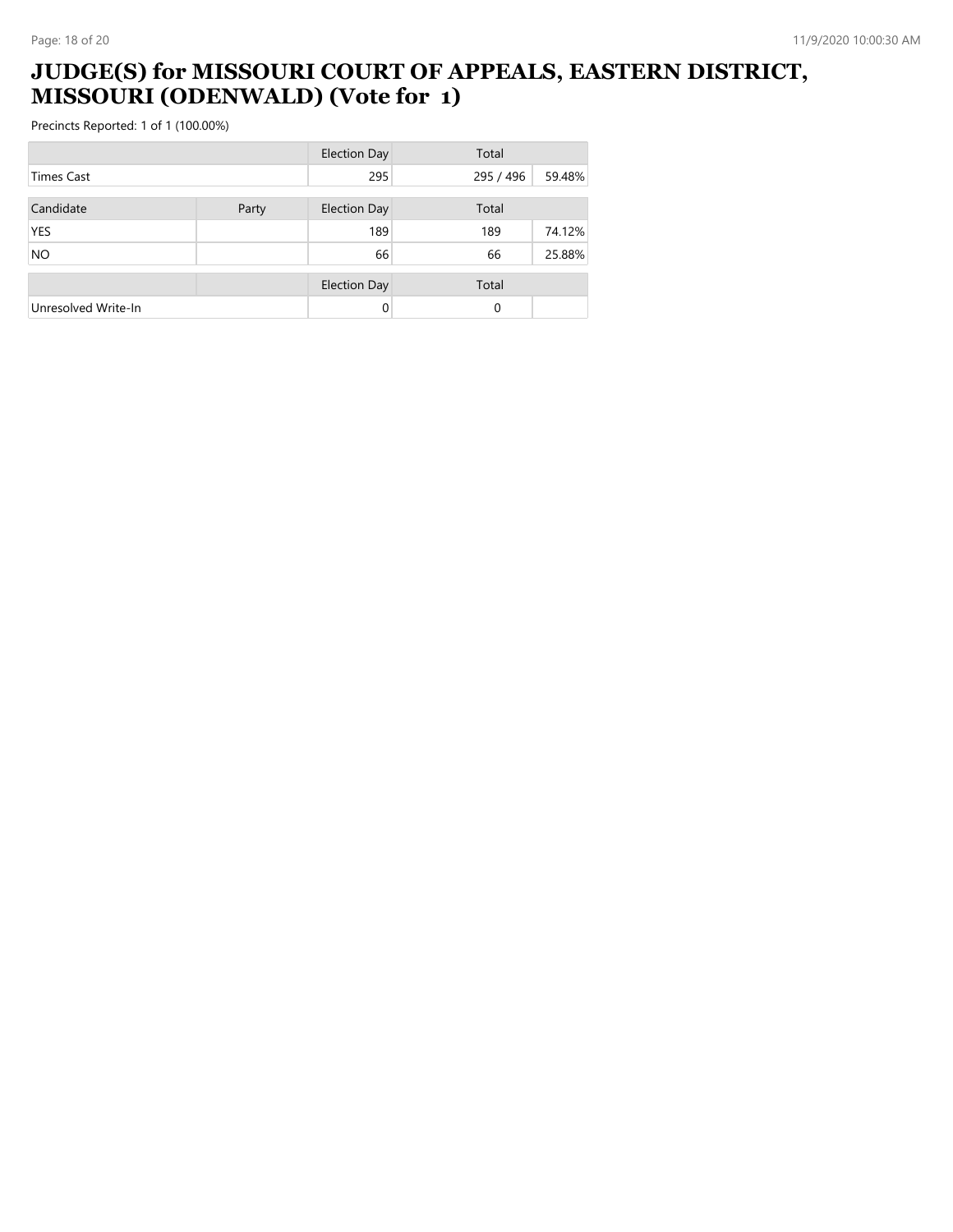#### **JUDGE(S) for MISSOURI COURT OF APPEALS, EASTERN DISTRICT, MISSOURI (RANSOM) (Vote for 1)**

|                     |       | <b>Election Day</b> | Total     |        |
|---------------------|-------|---------------------|-----------|--------|
| <b>Times Cast</b>   |       | 295                 | 295 / 496 | 59.48% |
| Candidate           | Party | <b>Election Day</b> | Total     |        |
| <b>YES</b>          |       | 189                 | 189       | 75.00% |
| <b>NO</b>           |       | 63                  | 63        | 25.00% |
|                     |       | <b>Election Day</b> | Total     |        |
| Unresolved Write-In |       | 0                   | 0         |        |